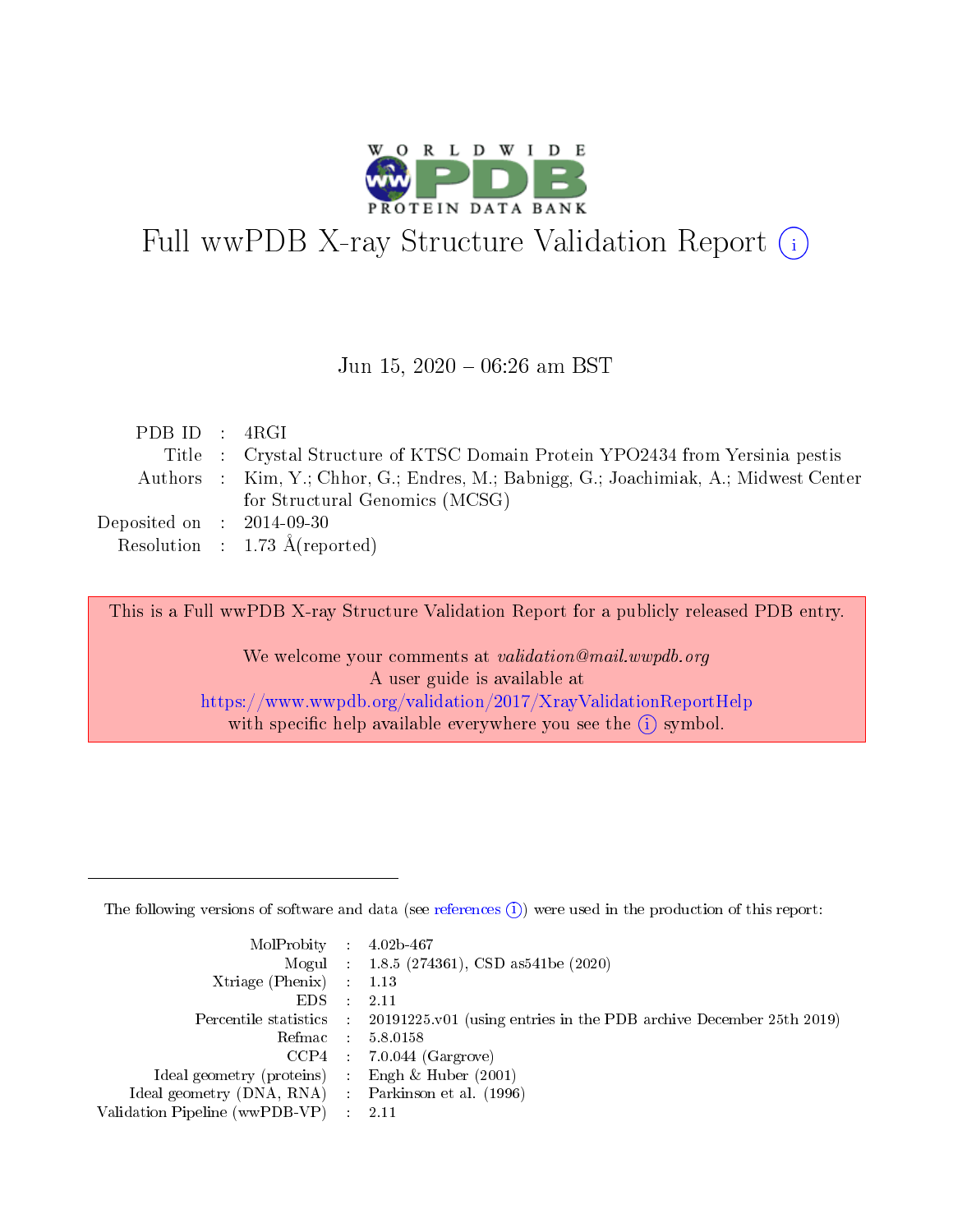# 1 [O](https://www.wwpdb.org/validation/2017/XrayValidationReportHelp#overall_quality)verall quality at a glance  $(i)$

The following experimental techniques were used to determine the structure: X-RAY DIFFRACTION

The reported resolution of this entry is 1.73 Å.

Percentile scores (ranging between 0-100) for global validation metrics of the entry are shown in the following graphic. The table shows the number of entries on which the scores are based.



| Metric                | Whole archive<br>$(\#\mathrm{Entries})$ | <b>Similar resolution</b><br>$(\#\text{Entries}, \text{resolution range}(\text{\AA}))$ |
|-----------------------|-----------------------------------------|----------------------------------------------------------------------------------------|
| $R_{free}$            | 130704                                  | 3764 (1.76-1.72)                                                                       |
| Clashscore            | 141614                                  | $3923(1.76-1.72)$                                                                      |
| Ramachandran outliers | 138981                                  | $3878(1.76-1.72)$                                                                      |
| Sidechain outliers    | 138945                                  | 3878 (1.76-1.72)                                                                       |
| RSRZ outliers         | 127900                                  | 3705 (1.76-1.72)                                                                       |

The table below summarises the geometric issues observed across the polymeric chains and their fit to the electron density. The red, orange, yellow and green segments on the lower bar indicate the fraction of residues that contain outliers for  $>=3, 2, 1$  and 0 types of geometric quality criteria respectively. A grey segment represents the fraction of residues that are not modelled. The numeric value for each fraction is indicated below the corresponding segment, with a dot representing fractions  $\epsilon=5\%$  The upper red bar (where present) indicates the fraction of residues that have poor fit to the electron density. The numeric value is given above the bar.

| Mol | $\cap$ hain | Length  | Quality of chain |    |  |
|-----|-------------|---------|------------------|----|--|
|     |             |         | %                |    |  |
|     |             | $H^{n}$ | 89%              | 8% |  |

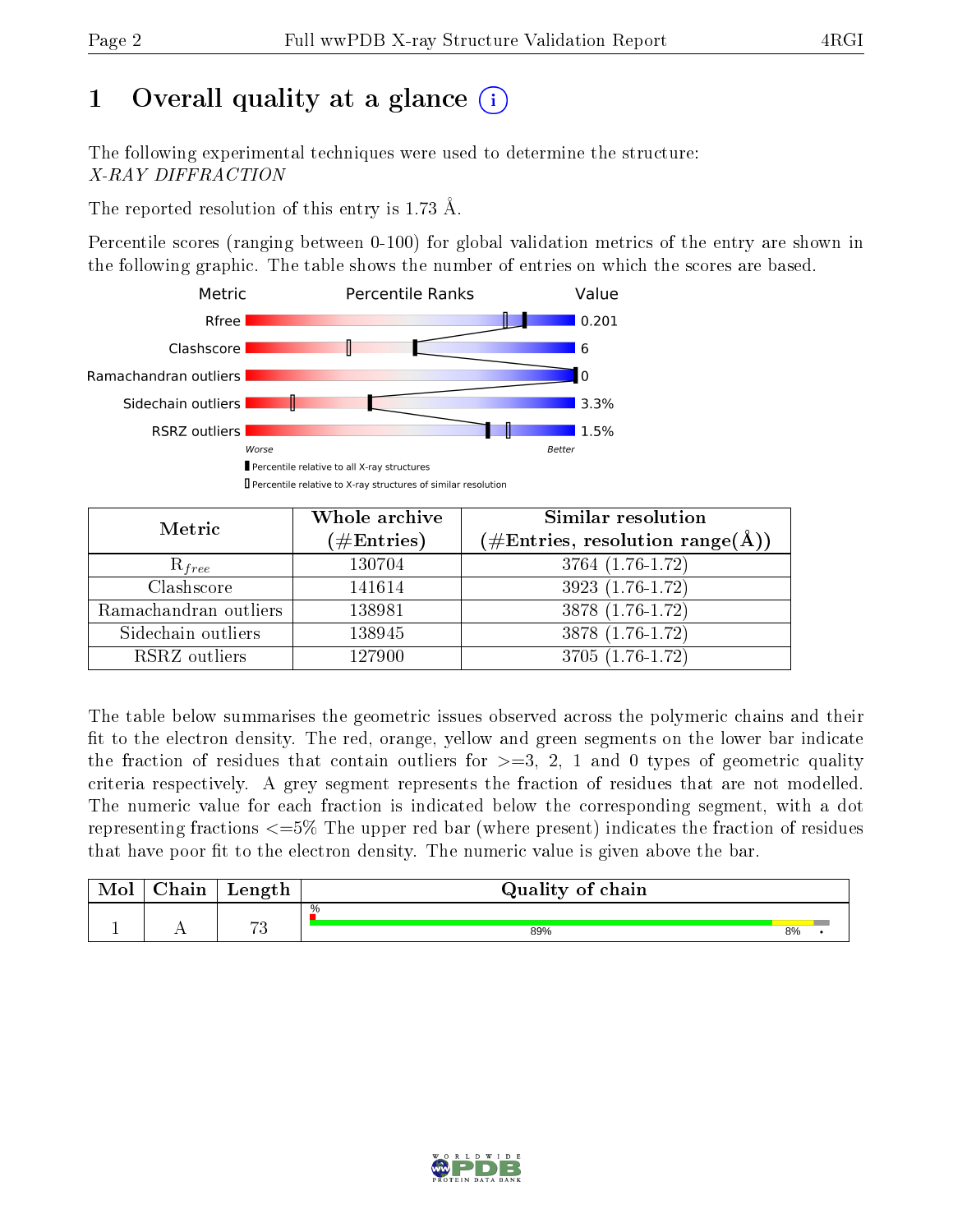# 2 Entry composition (i)

There are 4 unique types of molecules in this entry. The entry contains 683 atoms, of which 0 are hydrogens and 0 are deuteriums.

In the tables below, the ZeroOcc column contains the number of atoms modelled with zero occupancy, the AltConf column contains the number of residues with at least one atom in alternate conformation and the Trace column contains the number of residues modelled with at most 2 atoms.

Molecule 1 is a protein called Uncharacterized protein.

| $\gamma$ hain | Residues | Atoms        |  |     |  |  | ZeroOcc | AltConf | $^\mathrm{!}$ Trace |  |
|---------------|----------|--------------|--|-----|--|--|---------|---------|---------------------|--|
| . .           | 1 L      | lotal<br>594 |  | 109 |  |  | Sе      |         |                     |  |

There are 3 discrepancies between the modelled and reference sequences:

| Chain |        | Residue   Modelled | Actual | Comment                     | Reference |
|-------|--------|--------------------|--------|-----------------------------|-----------|
|       | - 7    | SER.               |        | EXPRESSION TAG   UNP Q7CIU6 |           |
|       | $\sim$ |                    |        | EXPRESSION TAG   UNP Q7CIU6 |           |
|       |        |                    |        | EXPRESSION TAG   UNP Q7CIU6 |           |

• Molecule 2 is SULFATE ION (three-letter code: SO4) (formula:  $O_4S$ ).



| Mol | Chain   Residues | Atoms |  |  | $ZeroOcc \   \ AltConf$ |  |
|-----|------------------|-------|--|--|-------------------------|--|
|     |                  | Total |  |  |                         |  |

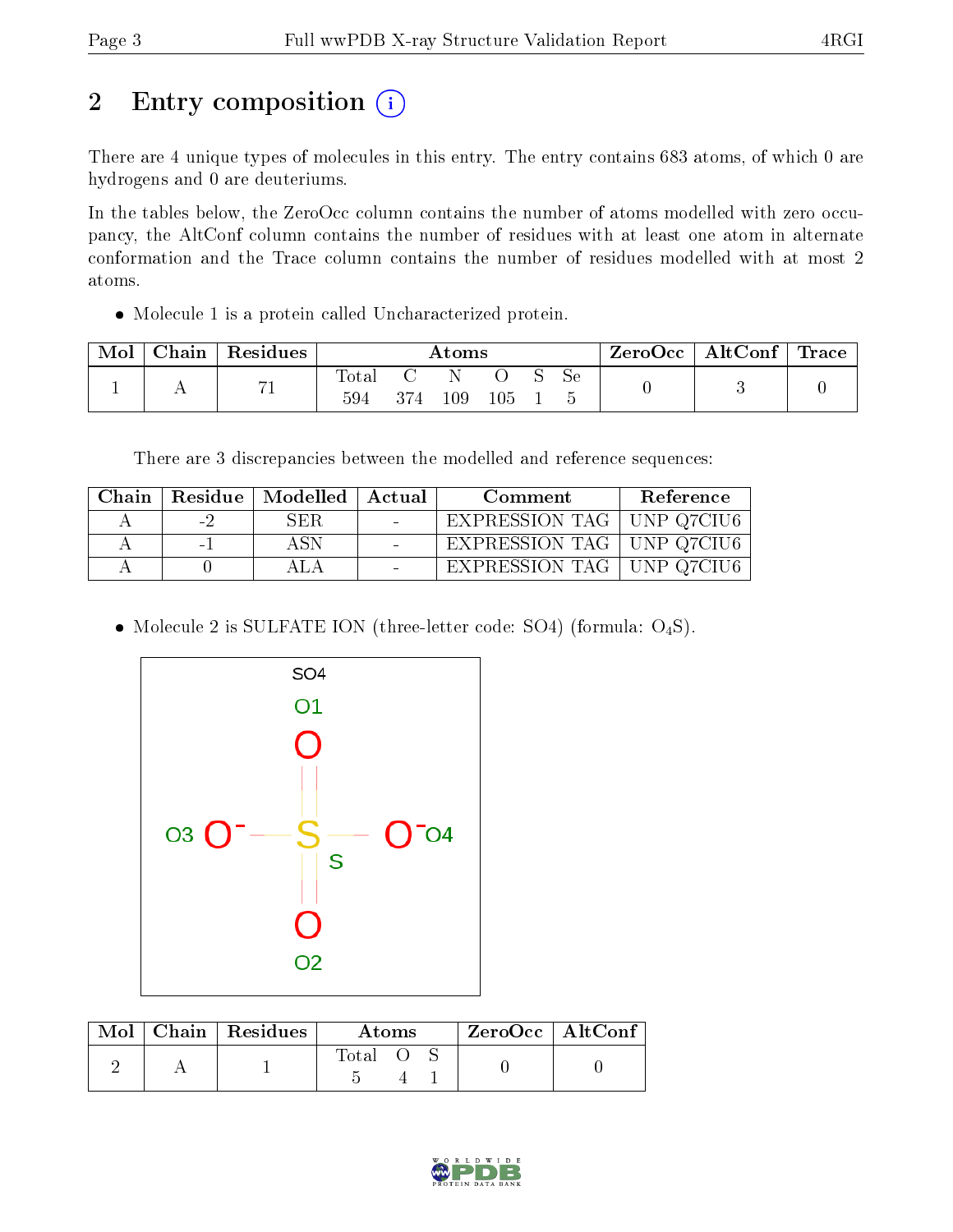• Molecule 3 is GLYCEROL (three-letter code: GOL) (formula:  $C_3H_8O_3$ ).



|   | Mol   Chain   Residues | Atoms                       | $ZeroOcc \   \$ AltConf |
|---|------------------------|-----------------------------|-------------------------|
|   |                        | Total C O<br>3 <sup>1</sup> |                         |
| 9 |                        | Total C O<br>$\mathcal{E}$  |                         |
|   |                        | Total C O                   |                         |

Molecule 4 is water.

|  | $\blacksquare$ Mol $\parallel$ Chain $\parallel$ Residues $\parallel$ | Atoms | $\mid$ ZeroOcc $\mid$ AltConf |  |
|--|-----------------------------------------------------------------------|-------|-------------------------------|--|
|  |                                                                       | Total |                               |  |

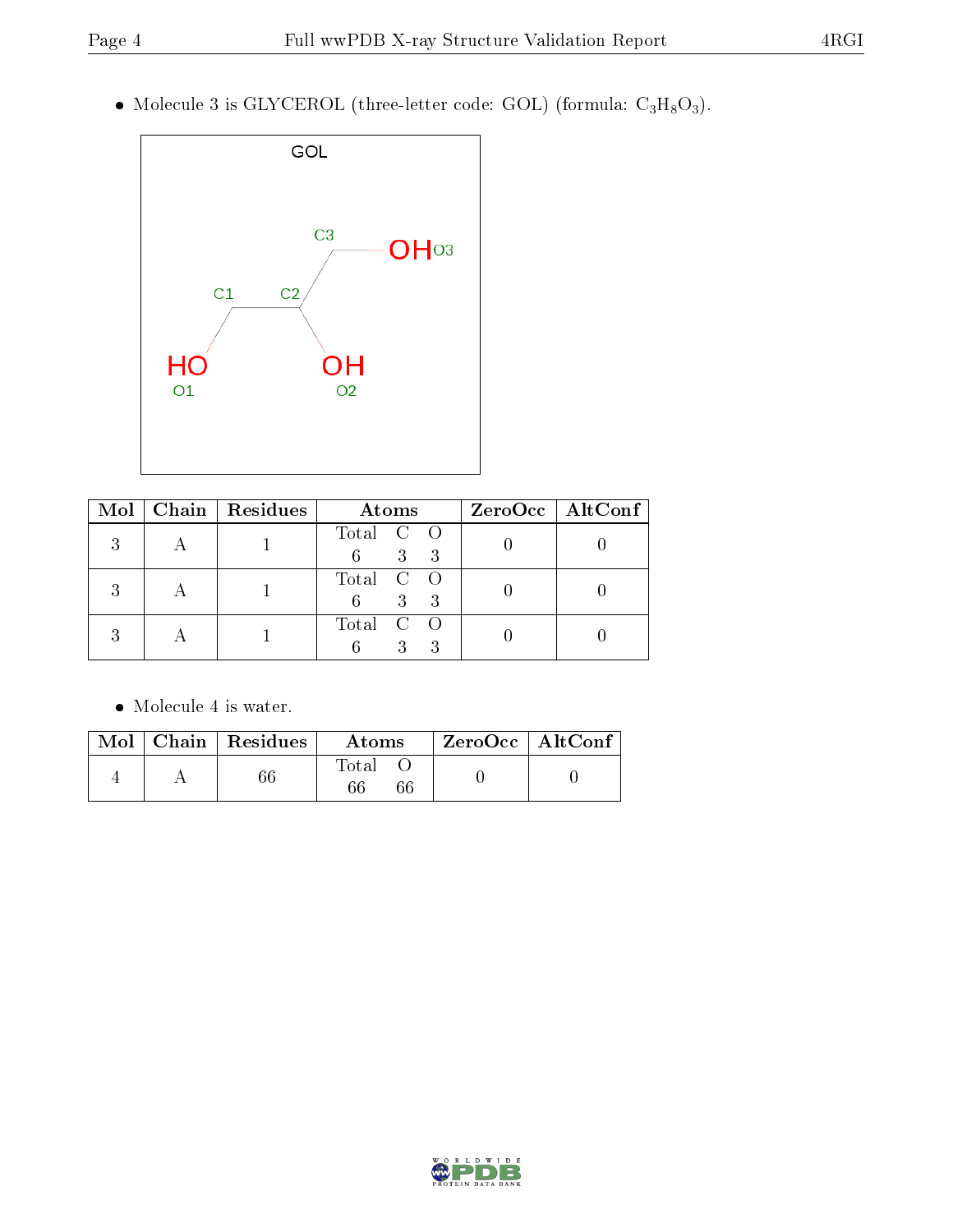# 3 Residue-property plots  $(i)$

These plots are drawn for all protein, RNA and DNA chains in the entry. The first graphic for a chain summarises the proportions of the various outlier classes displayed in the second graphic. The second graphic shows the sequence view annotated by issues in geometry and electron density. Residues are color-coded according to the number of geometric quality criteria for which they contain at least one outlier: green  $= 0$ , yellow  $= 1$ , orange  $= 2$  and red  $= 3$  or more. A red dot above a residue indicates a poor fit to the electron density (RSRZ  $> 2$ ). Stretches of 2 or more consecutive residues without any outlier are shown as a green connector. Residues present in the sample, but not in the model, are shown in grey.

• Molecule 1: Uncharacterized protein



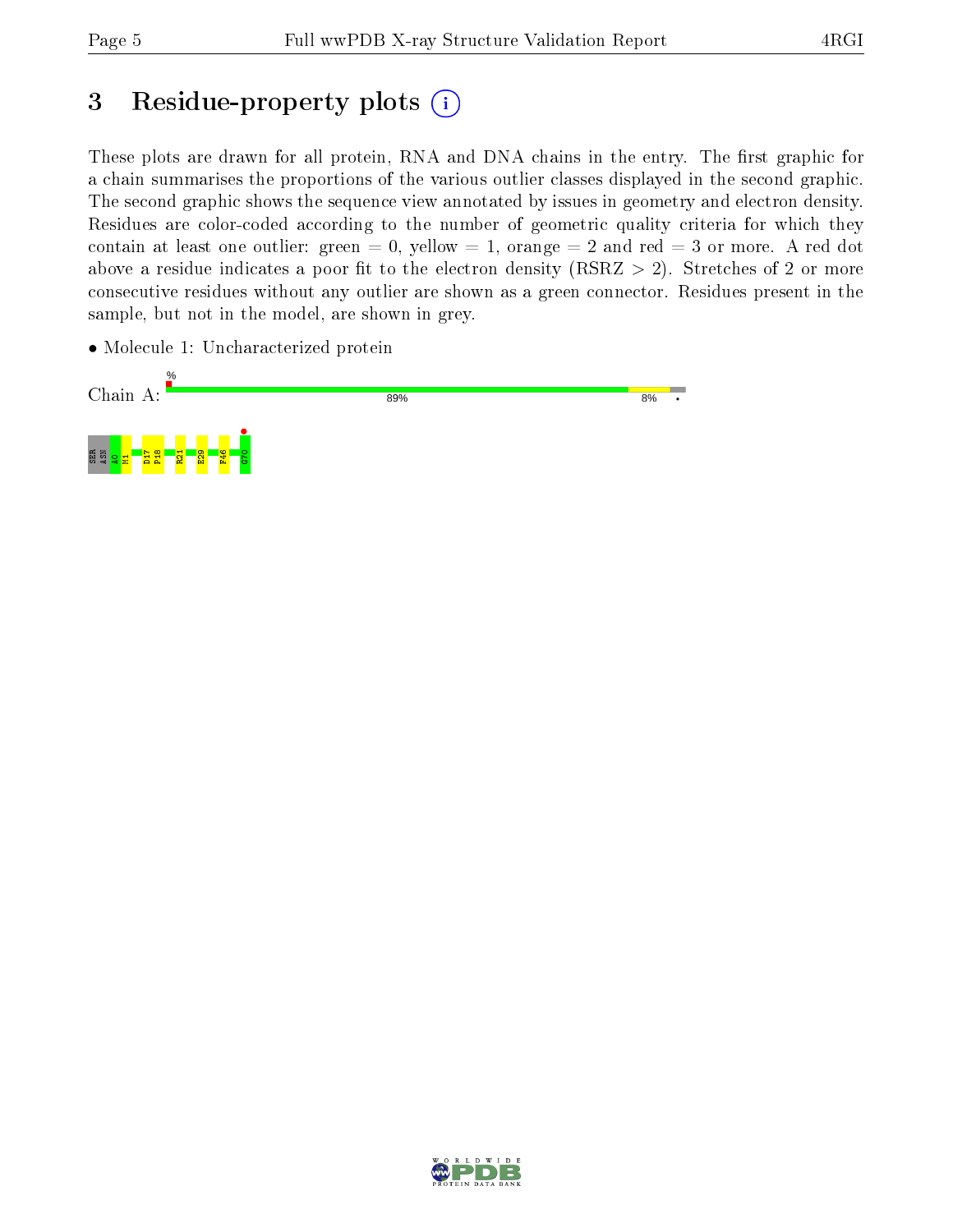## 4 Data and refinement statistics  $(i)$

| Property                                                             | Value                                            | Source     |
|----------------------------------------------------------------------|--------------------------------------------------|------------|
| Space group                                                          | C2221                                            | Depositor  |
| Cell constants                                                       | $70.91\text{\AA}$<br>38.17Å<br>55.85Å            | Depositor  |
| a, b, c, $\alpha$ , $\beta$ , $\gamma$                               | $90.00^{\circ}$ $90.00^{\circ}$<br>$90.00^\circ$ |            |
| Resolution $(A)$                                                     | 29.93<br>$-1.73$                                 | Depositor  |
|                                                                      | 29.93<br>$-1.73$                                 | <b>EDS</b> |
| % Data completeness                                                  | $92.0(29.93-1.73)$                               | Depositor  |
| (in resolution range)                                                | $92.0(29.93-1.73)$                               | <b>EDS</b> |
| $R_{merge}$                                                          | (Not available)                                  | Depositor  |
| $\mathrm{R}_{sym}$                                                   | 0.09                                             | Depositor  |
| $\langle I/\sigma(I)\rangle^{-1}$                                    | $0.86$ (at 1.73Å)                                | Xtriage    |
| Refinement program                                                   | PHENIX (phenix.refine: dev 1745)                 | Depositor  |
|                                                                      | $0.174$ ,<br>0.201                               | Depositor  |
| $R, R_{free}$                                                        | $0.174$ ,<br>0.201                               | DCC        |
| $R_{free}$ test set                                                  | 353 reflections $(4.69\%)$                       | wwPDB-VP   |
| Wilson B-factor $(A^2)$                                              | 18.5                                             | Xtriage    |
| Anisotropy                                                           | 0.038                                            | Xtriage    |
| Bulk solvent $k_{sol}(e/\mathring{A}^3)$ , $B_{sol}(\mathring{A}^2)$ | $0.36$ , 49.4                                    | <b>EDS</b> |
| L-test for twinning <sup>2</sup>                                     | $< L >$ = 0.49, $< L^2 >$ = 0.32                 | Xtriage    |
| Estimated twinning fraction                                          | No twinning to report.                           | Xtriage    |
| $F_o, F_c$ correlation                                               | 0.96                                             | <b>EDS</b> |
| Total number of atoms                                                | 683                                              | wwPDB-VP   |
| Average B, all atoms $(A^2)$                                         | 22.0                                             | wwPDB-VP   |

Xtriage's analysis on translational NCS is as follows: The largest off-origin peak in the Patterson function is 10.00% of the height of the origin peak. No significant pseudotranslation is detected.

<sup>&</sup>lt;sup>2</sup>Theoretical values of  $\langle |L| \rangle$ ,  $\langle L^2 \rangle$  for acentric reflections are 0.5, 0.333 respectively for untwinned datasets, and 0.375, 0.2 for perfectly twinned datasets.



<span id="page-5-1"></span><span id="page-5-0"></span><sup>1</sup> Intensities estimated from amplitudes.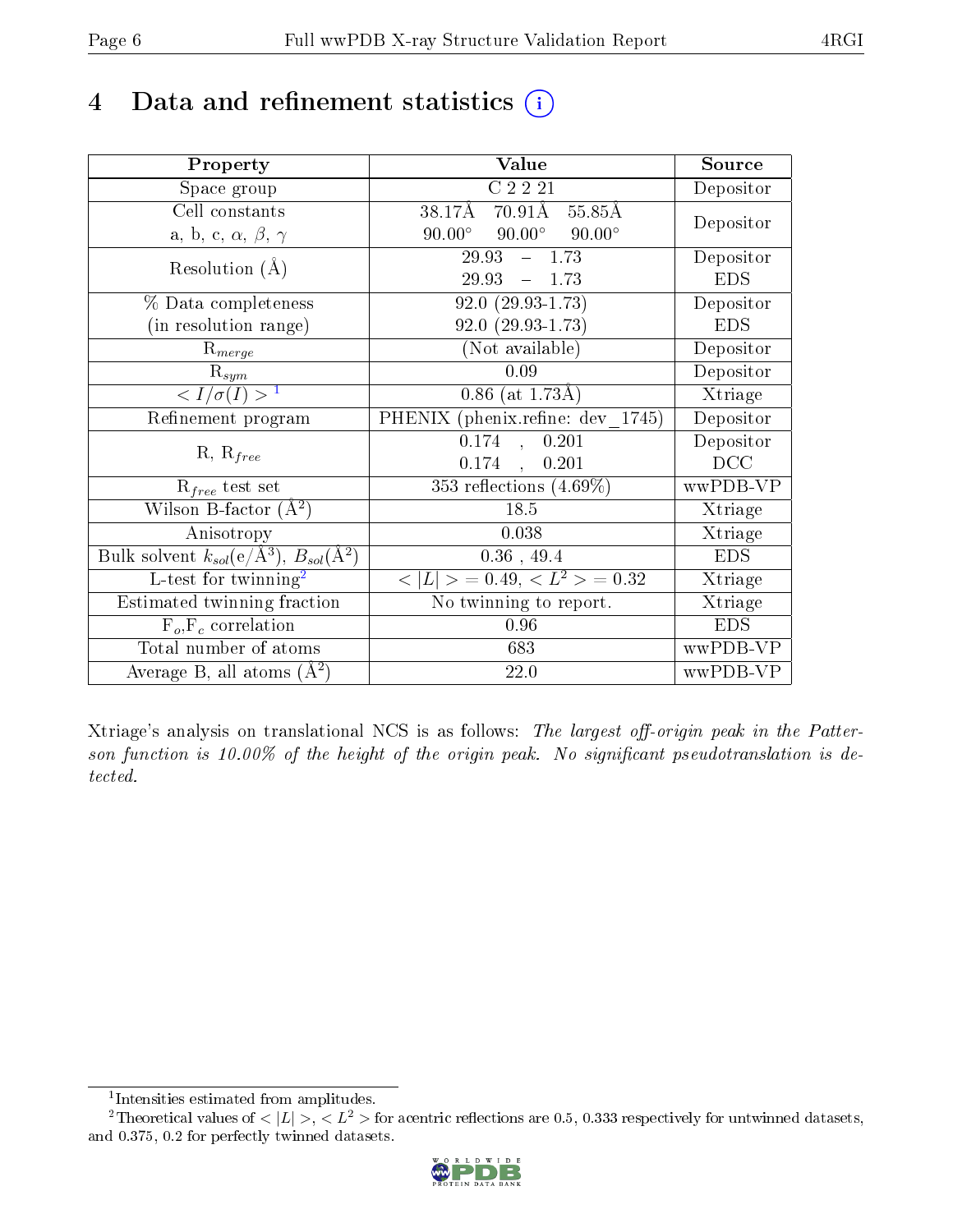# 5 Model quality  $(i)$

## 5.1 Standard geometry  $\overline{()}$

Bond lengths and bond angles in the following residue types are not validated in this section: GOL, SO4

The Z score for a bond length (or angle) is the number of standard deviations the observed value is removed from the expected value. A bond length (or angle) with  $|Z| > 5$  is considered an outlier worth inspection. RMSZ is the root-mean-square of all Z scores of the bond lengths (or angles).

| $Mol$   Chain |      | <b>Bond lengths</b>             | Bond angles |       |  |
|---------------|------|---------------------------------|-------------|-------|--|
|               |      | RMSZ $ #Z  > 5$ RMSZ $ #Z  > 5$ |             |       |  |
|               | 0.42 | 0/602                           | 0.54        | 0/797 |  |

There are no bond length outliers.

There are no bond angle outliers.

There are no chirality outliers.

There are no planarity outliers.

### 5.2 Too-close contacts  $(i)$

In the following table, the Non-H and H(model) columns list the number of non-hydrogen atoms and hydrogen atoms in the chain respectively. The H(added) column lists the number of hydrogen atoms added and optimized by MolProbity. The Clashes column lists the number of clashes within the asymmetric unit, whereas Symm-Clashes lists symmetry related clashes.

|  |     |     | Mol   Chain   Non-H   H(model)   H(added)   Clashes   Symm-Clashes |
|--|-----|-----|--------------------------------------------------------------------|
|  | 594 | 595 |                                                                    |
|  |     |     |                                                                    |
|  |     |     |                                                                    |
|  |     |     |                                                                    |
|  |     |     |                                                                    |

The all-atom clashscore is defined as the number of clashes found per 1000 atoms (including hydrogen atoms). The all-atom clashscore for this structure is 6.

All (7) close contacts within the same asymmetric unit are listed below, sorted by their clash magnitude.

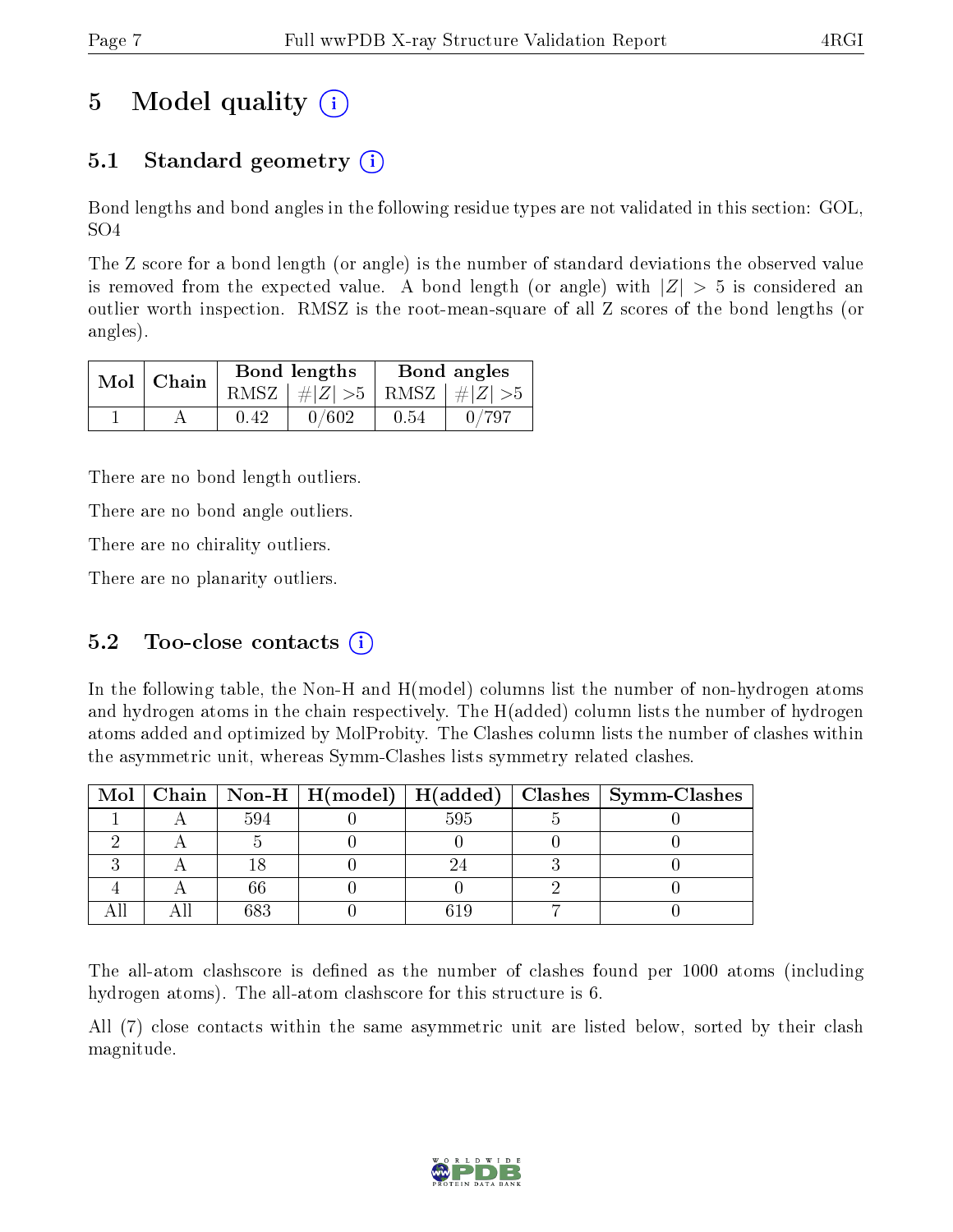| Atom-1                        | Atom-2          | Interatomic<br>distance $(\AA)$ | Clash<br>overlap $(A)$ |
|-------------------------------|-----------------|---------------------------------|------------------------|
| 3:A:104:GOL:H12               | 4: A:260:HOH:O  | 1.75                            | 0.85                   |
| 3:A:104:GOL:H12               | 4:A:259:HOH:O   | 1.84                            | 0.76                   |
| $1:\overline{A:1[A]:MSE:HE2}$ | 1:A:17:ASP:HB2  | 1.87                            | 0.57                   |
| 1:A:21:ARG:HD2                | 3:A:104:GOL:H11 | 1.94                            | 0.49                   |
| 1:A:1[B]:MSE:HG2              | 1:A:17:ASP:HB2  | 1.96                            | 0.46                   |
| 1:A:18:PRO:O                  | 1:A:21:ARG:HD3  | 2.19                            | 0.43                   |
| $1:A:1[A]:MSE:\overline{HE2}$ | 1:A:17:ASP:CB   | 2.51                            | 0.40                   |

There are no symmetry-related clashes.

### 5.3 Torsion angles  $(i)$

#### 5.3.1 Protein backbone (i)

In the following table, the Percentiles column shows the percent Ramachandran outliers of the chain as a percentile score with respect to all X-ray entries followed by that with respect to entries of similar resolution.

The Analysed column shows the number of residues for which the backbone conformation was analysed, and the total number of residues.

|  |                                          |  | $\mid$ Mol $\mid$ Chain $\mid$ Analysed $\mid$ Favoured $\mid$ Allowed $\mid$ Outliers $\mid$ Percentiles $\mid$ |  |
|--|------------------------------------------|--|------------------------------------------------------------------------------------------------------------------|--|
|  | $72/73$ (99\%)   $71$ (99\%)   $1$ (1\%) |  | $\begin{bmatrix} 100 \\ 100 \end{bmatrix}$ 100                                                                   |  |

There are no Ramachandran outliers to report.

#### 5.3.2 Protein sidechains  $(i)$

In the following table, the Percentiles column shows the percent sidechain outliers of the chain as a percentile score with respect to all X-ray entries followed by that with respect to entries of similar resolution.

The Analysed column shows the number of residues for which the sidechain conformation was analysed, and the total number of residues.

| Mol   Chain | Analysed   Rotameric   Outliers   Percentiles |  |          |                 |  |
|-------------|-----------------------------------------------|--|----------|-----------------|--|
|             | $\mid 64/60 \; (107\%) \mid 62 \; (97\%)$     |  | $2(3\%)$ | $\vert$ 40   16 |  |

All (2) residues with a non-rotameric sidechain are listed below:

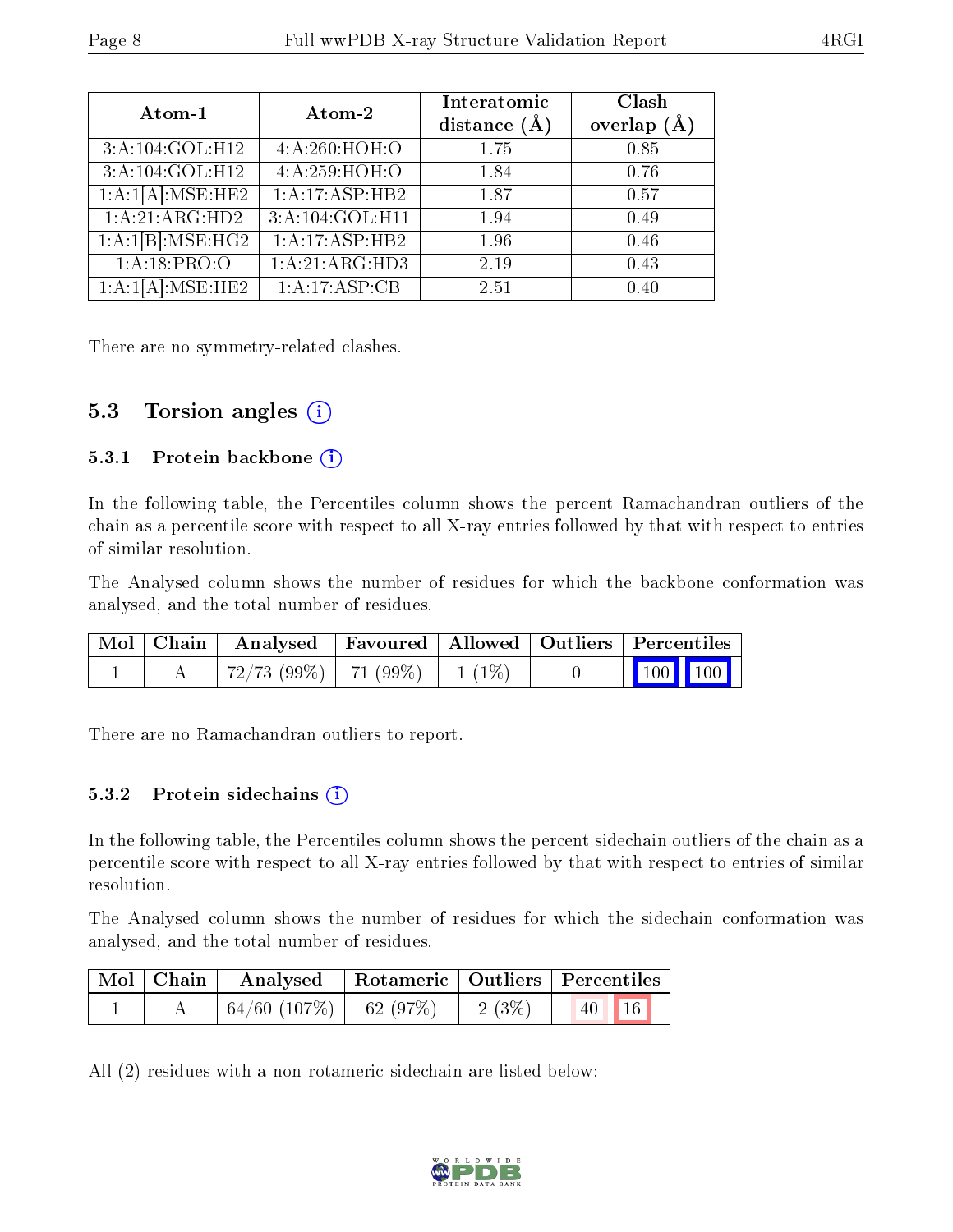| Mol | Chain | Res | 1'ype  |
|-----|-------|-----|--------|
|     |       |     | - 41 - |
|     |       |     |        |

Some sidechains can be flipped to improve hydrogen bonding and reduce clashes. There are no such sidechains identified.

#### 5.3.3 RNA  $(i)$

There are no RNA molecules in this entry.

#### 5.4 Non-standard residues in protein, DNA, RNA chains (i)

There are no non-standard protein/DNA/RNA residues in this entry.

#### 5.5 Carbohydrates (i)

There are no carbohydrates in this entry.

#### 5.6 Ligand geometry (i)

4 ligands are modelled in this entry.

In the following table, the Counts columns list the number of bonds (or angles) for which Mogul statistics could be retrieved, the number of bonds (or angles) that are observed in the model and the number of bonds (or angles) that are dened in the Chemical Component Dictionary. The Link column lists molecule types, if any, to which the group is linked. The Z score for a bond length (or angle) is the number of standard deviations the observed value is removed from the expected value. A bond length (or angle) with  $|Z| > 2$  is considered an outlier worth inspection. RMSZ is the root-mean-square of all Z scores of the bond lengths (or angles).

| Mol            |                 |       | Res | Bond lengths<br>Link     |        |             |             | Bond angles |      |             |
|----------------|-----------------|-------|-----|--------------------------|--------|-------------|-------------|-------------|------|-------------|
|                | Type            | Chain |     |                          | Counts | <b>RMSZ</b> | # $ Z  > 2$ | Counts      | RMSZ | Z  > 2<br># |
| 3              | GOL             |       | 103 | $\equiv$                 | 5.5.5  | 0.37        |             | 5.5,5       | 0.39 |             |
| $\overline{2}$ | SO <sub>4</sub> |       | 101 | $\equiv$                 | 4.4.4  | 0.12        |             | 6.6.6       | 0.23 |             |
| 3              | GOL             |       | 102 | $\overline{\phantom{a}}$ | 5,5,5  | $0.41\,$    |             | 5,5,5       | 0.26 |             |
| 3              | GOL             |       | 104 | $\sim$                   | 5.5.5  | 0.43        |             | 5,5,5       | .16  |             |

In the following table, the Chirals column lists the number of chiral outliers, the number of chiral centers analysed, the number of these observed in the model and the number defined in the Chemical Component Dictionary. Similar counts are reported in the Torsion and Rings columns. '-' means no outliers of that kind were identified.

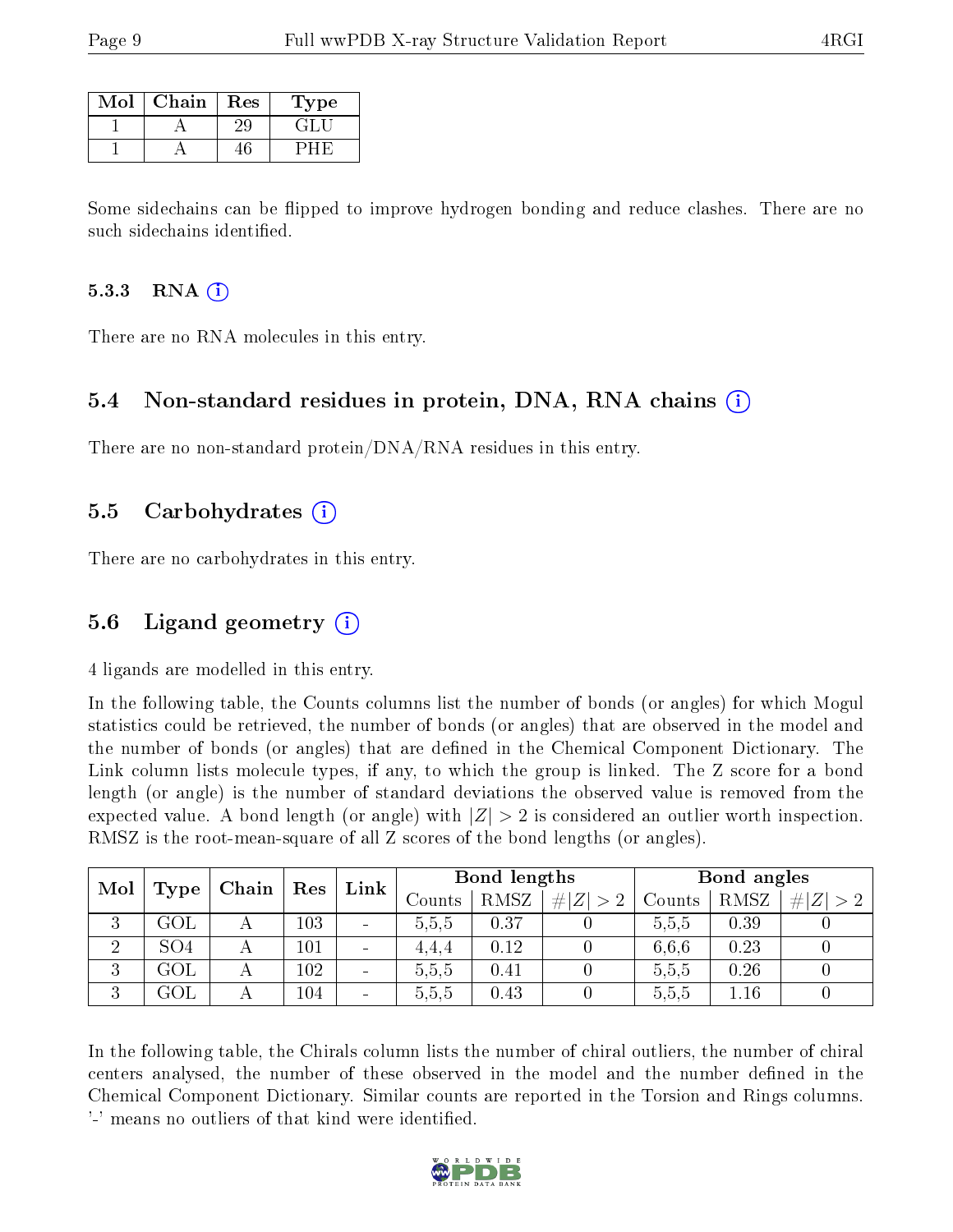| Mol |     |         |  | Type   Chain   Res   Link   Chirals   Torsions   Rings |  |
|-----|-----|---------|--|--------------------------------------------------------|--|
|     | GOL | 103     |  | 2/4/4/4                                                |  |
|     | GOL | $102\,$ |  | 0/4/4/4                                                |  |
|     | GOL | $104\,$ |  | 3/4/4/4                                                |  |

There are no bond length outliers.

There are no bond angle outliers.

There are no chirality outliers.

All (5) torsion outliers are listed below:

| Mol           | Chain | Res  | <b>Type</b> | Atoms                                                          |
|---------------|-------|------|-------------|----------------------------------------------------------------|
| $-3$          |       | 104  | GOL         | $O1-C1-C2-C3$                                                  |
| - 3           |       | 103  | GOL         | O1-C1-C2-C3                                                    |
| $\mathcal{R}$ |       | 104  | <b>GOL</b>  | $O1$ -C1-C2-O2                                                 |
| $\mathcal{R}$ |       | 103  | GOL         | O1-C1-C2-O2                                                    |
| 3             |       | -104 | GOL         | O <sub>2</sub> -C <sub>2</sub> -C <sub>3</sub> -O <sub>3</sub> |

There are no ring outliers.

1 monomer is involved in 3 short contacts:

|  |              | Mol   Chain   Res   Type   Clashes   Symm-Clashes |
|--|--------------|---------------------------------------------------|
|  | $104 + G(D)$ |                                                   |

### 5.7 [O](https://www.wwpdb.org/validation/2017/XrayValidationReportHelp#nonstandard_residues_and_ligands)ther polymers (i)

There are no such residues in this entry.

### 5.8 Polymer linkage issues (i)

There are no chain breaks in this entry.

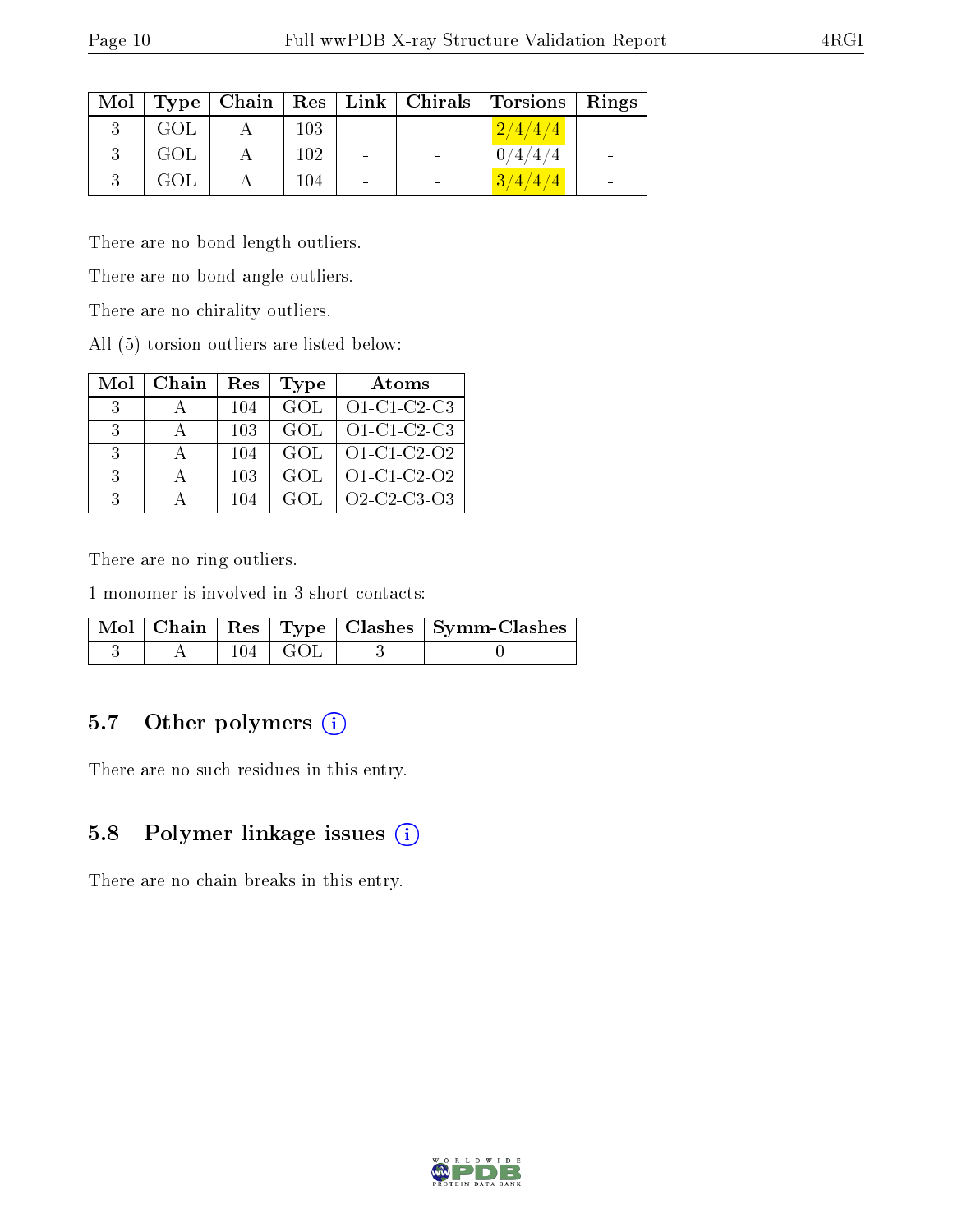## 6 Fit of model and data  $\left( \cdot \right)$

## 6.1 Protein, DNA and RNA chains (i)

In the following table, the column labelled  $#RSRZ>2'$  contains the number (and percentage) of RSRZ outliers, followed by percent RSRZ outliers for the chain as percentile scores relative to all X-ray entries and entries of similar resolution. The OWAB column contains the minimum, median,  $95<sup>th</sup>$  percentile and maximum values of the occupancy-weighted average B-factor per residue. The column labelled  $Q< 0.9$  lists the number of (and percentage) of residues with an average occupancy less than 0.9.

|  | $\vert$ Mol $\vert$ Chain $\vert$ Analysed $\vert$ <rsrz></rsrz> |         | $\rm \#RSRZ{>}2$ |  | $\begin{array}{c c c c} \hline \text{OWAB(A}^2) & \text{Q}<0.9 \end{array}$ |  |
|--|------------------------------------------------------------------|---------|------------------|--|-----------------------------------------------------------------------------|--|
|  | $\mid 68/73(93\%) \mid$                                          | $-0.25$ |                  |  | $\mid 1 \; (1\%) \mid 73 \mid 80 \mid 9, 17, 37, 53 \mid$                   |  |

All (1) RSRZ outliers are listed below:

| $\vert$ Mol $\vert$ Chain $\vert$ Res $\vert$ Type $\vert$ RSRZ |  |  |
|-----------------------------------------------------------------|--|--|
|                                                                 |  |  |

### 6.2 Non-standard residues in protein, DNA, RNA chains (i)

There are no non-standard protein/DNA/RNA residues in this entry.

#### 6.3 Carbohydrates (i)

There are no carbohydrates in this entry.

### 6.4 Ligands  $(i)$

In the following table, the Atoms column lists the number of modelled atoms in the group and the number defined in the chemical component dictionary. The B-factors column lists the minimum, median,  $95<sup>th</sup>$  percentile and maximum values of B factors of atoms in the group. The column labelled  $Q< 0.9$ ' lists the number of atoms with occupancy less than 0.9.

| Mol | Type | Chain | Res     | Atoms | $_{\rm RSCC}$ |      | $\text{RSR} \parallel \text{B-factors}(\AA^2)$ | $\mathrm{Q}{<}0.9$ |
|-----|------|-------|---------|-------|---------------|------|------------------------------------------------|--------------------|
|     | GOL  |       | $103\,$ | 6/6   | 0.79          | 0.16 | 42, 44, 50, 58                                 |                    |
|     | GOL  |       | $102\,$ | 6/6   | 0.86          | 0.21 | 36,47,50,61                                    |                    |
|     | GOL  |       | 104     | 6/6   | 0.90          | 0.20 | 40, 42, 48, 65                                 |                    |
|     | SO4  |       | $101\,$ | 5/5   | 0.99          | 0.06 | 20,22,27,31                                    |                    |